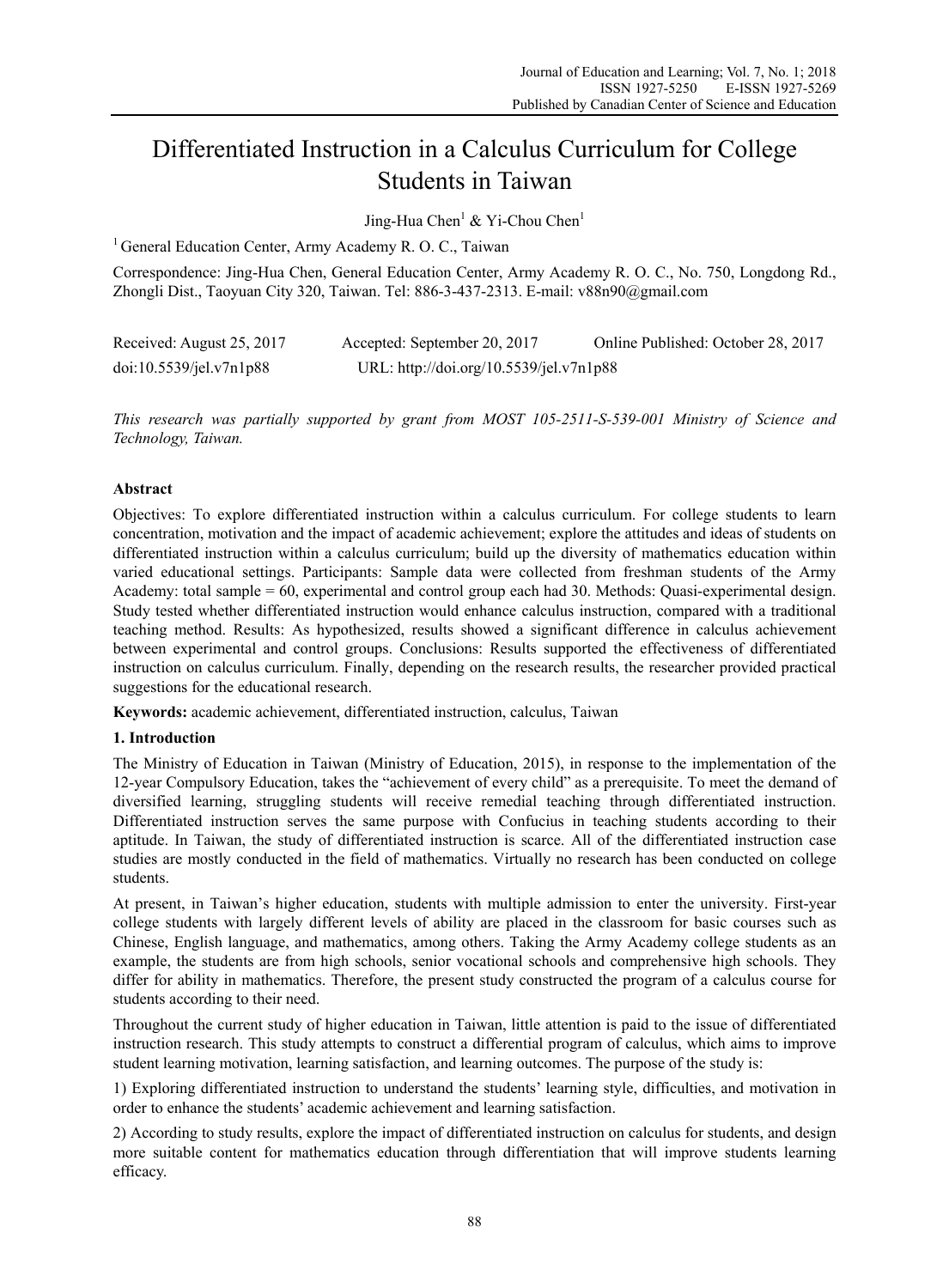## *1.1 The Differentiated Instruction*

Differentiated instruction means that teachers can adjust the teaching content, progress and evaluation methods according to individual differences and needs of the students, so as to enhance students' learning effect and guide students' adaptive development (Wu, 2012).

Differentiation is a pedagogical, not an organizational approach (Stradling & Saunders, 1993). It is a way that teachers modify teaching and learning routines to meet the needs of students' readiness levels, interests, and modes of learning (Tomlinson, 1999, 2001). Differentiation can be defined as an approach to teaching in which teachers modify the curriculum, teaching methods, resources, learning activities, and student outcomes to address the diverse needs of each student and small groups of students to maximize the learning opportunity for each student in a classroom (Bearne, 1996; Tomlinson, 1999). Differentiated instruction is the teacher in a classroom in a multivariate way who can interpret teaching content, teaching process and teaching products (Middendorf, 2009).

Educators recognize that students have different abilities, interests, readiness, learning styles, and personalities. Therefore, educators can meet the needs of all students and help them to meet and exceed established standards through the use of differentiated instruction strategies (Levy, 2008; Tomlinson, 2008).

Tomlinson (1999) proposed building a conceptual map of differentiated classrooms (Figure 1). The characteristics of effective differentiation are (1) curriculum and instruction are proactive, not reactive; (2) flexible use of small teaching-leaning groups in the classroom; (3) varied materials used by individuals and small groups of students in the classroom; (4) variable pacing as a means of addressing learner needs; (5) knowledge centered; (6) learner centered (Tomlinson et al., 2003).

And then, Tomlinson and Strickland (2005) proposed five differentiated aspects, including: (1) Teaching content of the difference: in the textbooks, teachers can respond to students in varying degrees and needs; in the teaching method**,** it can be diverse. (2) Differences in the process, mainly through the group and the discussion. (3) Learning results differentiation: if students can be immersed in such a dynamic setting, they can feel freer to express their learning outcomes, that is, it encourages diversity of learning outcomes. (4) Differences in the teaching environment: teachers can create a classroom learning atmosphere to guide students. (5) Learning environment differentiation: teachers give students different space, different time, different teaching aids, and so on (Tomlinson, 2008).

Teachers implementing differentiated teaching can understand students' different learning styles, and can use different teaching materials, or teaching strategies to make the most effective student learning. Differentiated classrooms are learner-centered, knowledge-centered, assessment-centered, and community-centered (Coubergs, Struyven, Vanthournout, & Engels, 2017; Tomlinson, 2015).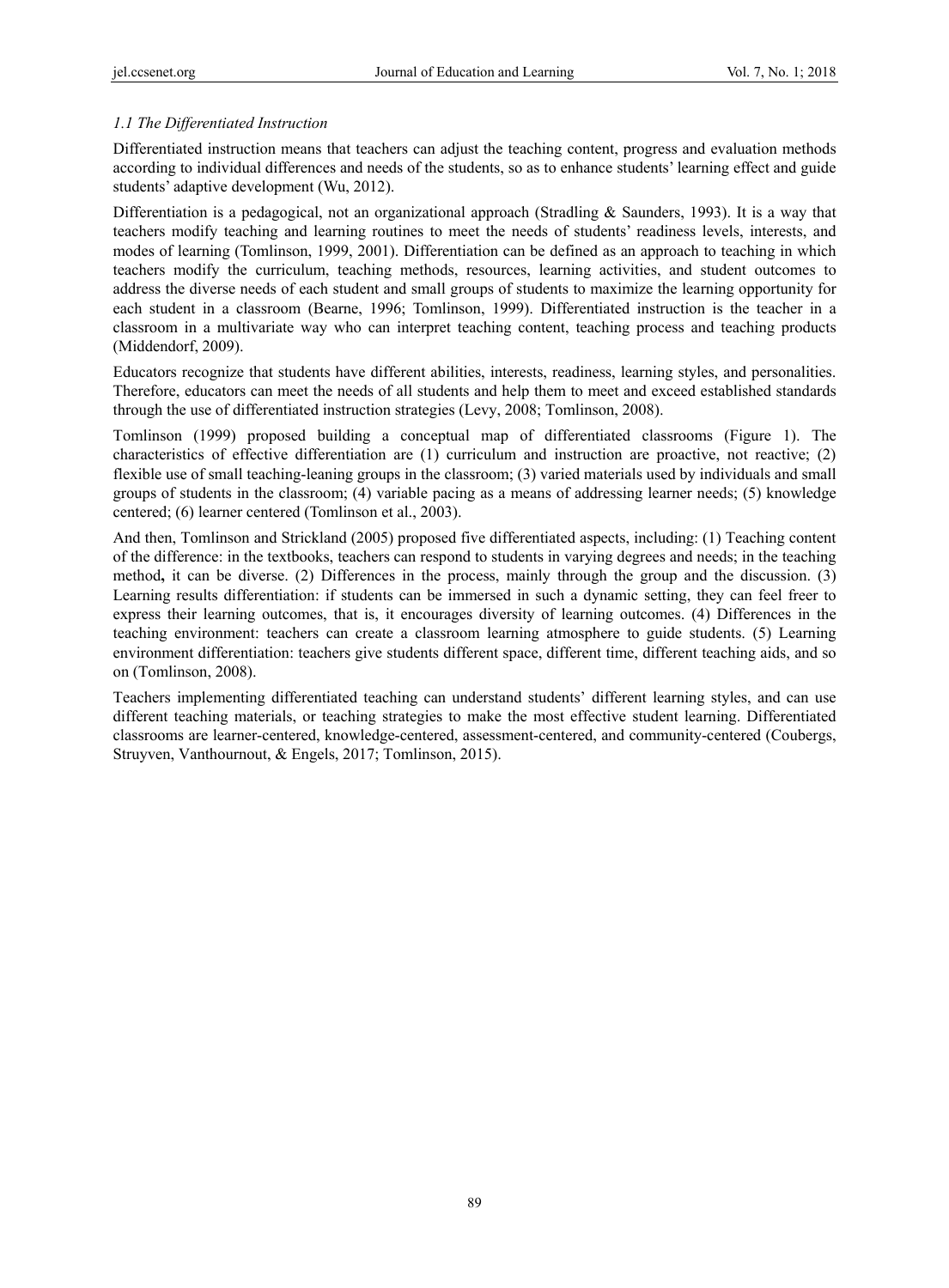

Figure 1. Differentiated instruction flow chart from Tomlinson (1999, 2008)

#### *1.2 Differentiated Instruction Research in Taiwan*

On June 21, 2017, a keyword "differentiated instruction" was used to search the National Central Library of National Digital Library of Theses and Dissertations in Taiwan, a total of 77 articles that cover 2012 to 2016. On June 21, 2015, a keyword "differentiated instruction" was used to search the National Central Library of PerioPath Index to Taiwan Periodical Literature System, a total of 43 scholastic articles that cover 2012 to 2016 (Figure 2).

From 2012 to 2016, for nearly five years or so, researchers in Taiwan began to focus on the study of differentiated instruction, mainly in the domains of elementary schools and junior high schools. Only one article was concerned with college students. This search showed the needs of differentiated instruction in college. In higher education, the methods of teaching, learning and thinking are also a matter of concern (Kroll, 2010).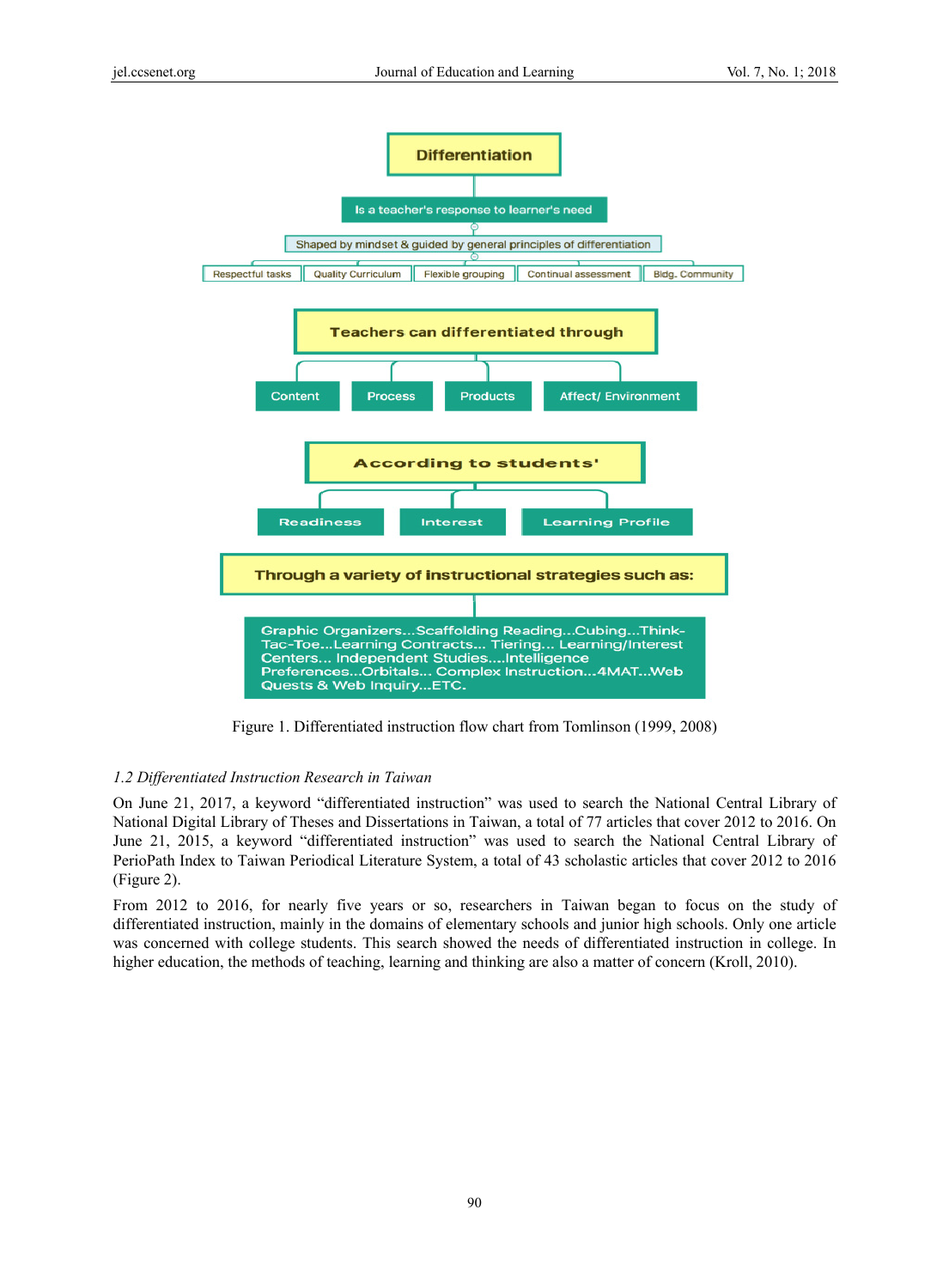

Figure 2. Comparison of differentiated instruction between the theses and dissertations, and scholastic articles, 2012-2016

Based on the above literature review, the aim of this study explores differentiation within the calculus curriculum to seek to understand the needs of college learners in Taiwan, learning difficulties, learning motivation and learning outcomes from the teaching process. The questions of this study are as follows:

1) What is the effect of differentiated instruction on the calculus curriculum?

2) How does the teacher in the classroom modify the teaching content and teaching process?

3) What is the feedback from the students?

# **2. Method**

#### *2.1 Research Sample*

Sample data were collected from freshman students of the Army Academy, a total sample of 60 with a control group of 30.

#### *2.2 Research Design*

The method used the "quasi-experimental design" of "non-equivalent control group design" (Table 1). Measurement of the dependent variable used the final exam score.

| Group              | Pre-test | Experimental treatment | Post-test |
|--------------------|----------|------------------------|-----------|
| Experimental group | 01       |                        | 03        |
| Control group      | 02       |                        | 04        |

Table 1. Experimental design

1) Pre-test: 01~02: Before the experimental treatment, the experimental group and the control group of participants were assessed with a test for the mathematical entry behavior test.

2) Experimental treatment: X1: Experimental group received the "calculus curriculum differentiated instruction for 16 weeks", over two hours once a week.

3) Post-test: 03~04: After the experimental treatment, participants in the experimental group and the control group were assessed with a test for the calculus final examination.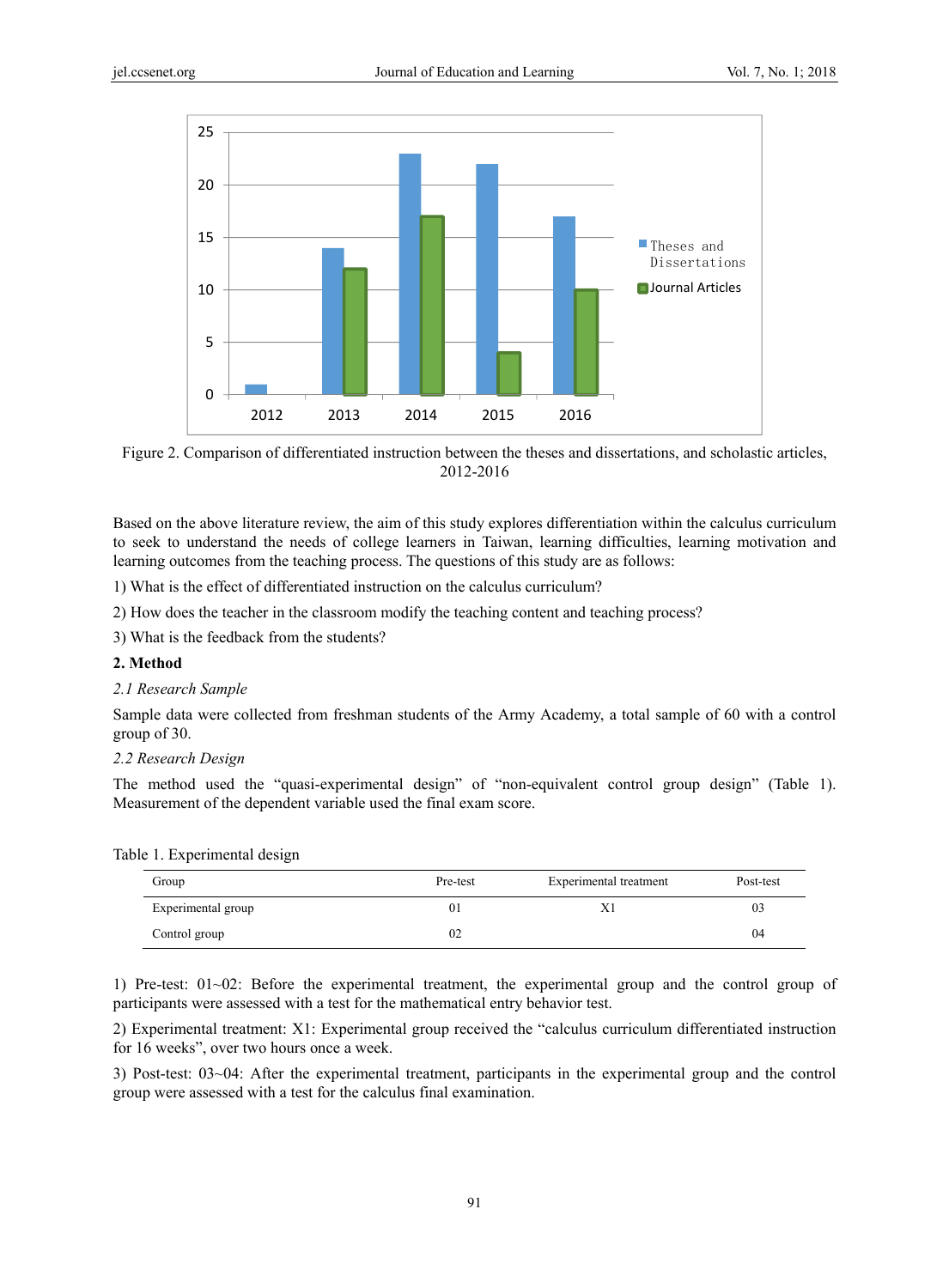## *2.3 Research Procedure*

The aim of instruction is to have students to learn the basic definition of calculus, theories, and the problem-solving skills and methods. The traditional teaching method is the "teacher-centered" didactic instruction. Differentiated instruction on calculus curriculum is student-centered (Figure 2).

1) Grouping: the experimental group  $(N = 30)$  was classified into 6 small groups; each group was 5 people. They drew random numbers to determine the order of the group competition. There were five levels of scores, which were 60, 70, 80, 90, and 100 as the general mark.

2) Teacher showed the example of 10 questions to students, first by grouping. Teacher circulated and observed each group, and the competition started 10 minutes later.

3) Groups drew random numbers to decide the order of the group competition; then the first group assigned one student to solve the problem, limited to 2 minutes, the audience could not prompt; and then the second group would be the next round, and so on.

4) A procedural chart of the contest appears in the Figure 3.

5) If the three groups were all wrong, then the last two groups with students who didn't join the group competition became the final contestants. Two students stood at the two sides of the blackboard, with the teacher in the middle of them. The teacher wrote a new math exercise. But if the two groups gave up at the same time, the teacher solved the problem and gave another new question, till a winner was produced. The winning group earned 100 and the loser received 90 points.



Figure 3. The Procedure of the group competition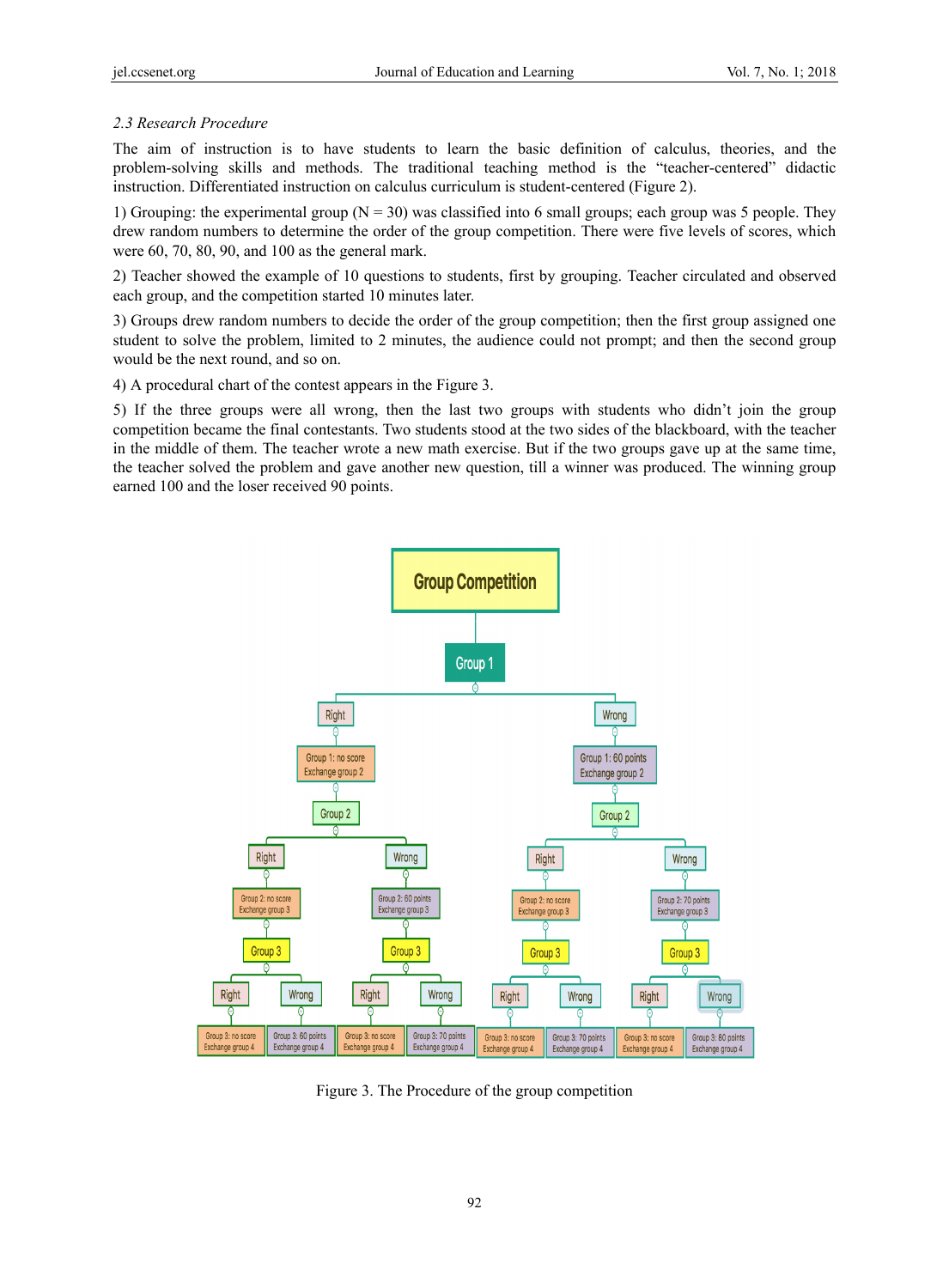# *2.4 Analysis Method*

All statistical procedures were conducted with SPPS (version 22). Research question**s** were checked before proceeding with the analysis. To answer the research questions, t-tests were applied. A significance level of *p* < .05 was put forward.

## **3. Results**

# *3.1 The Pre-Test Outcomes*

The mathematical entry behavior test scores were analyzed statistically. The total sample size is 60. The data showed pre-test scores for the experimental group ( $M = 32.59$ ,  $SD = 20.066$ ) and control group ( $M = 37.17$ , SD  $= 21.99$ ). The independent-sample t-test, t (58) =  $-.862$ ,  $p > .05$  (Table 2) indicated that the pre-test scores between experimental group and control group were not statistically significant. This meant that calculus ability between the two groups was consistent; thus, the follow-up study continued.

| Group        | N  | mean  | <b>Standard Deviation</b> | Standard Error | df |        |      |
|--------------|----|-------|---------------------------|----------------|----|--------|------|
| Control      | 30 | 37.17 | 21.999                    | 4.016          | 58 | $-862$ | .392 |
| Experimental | 30 | 32.59 | 20.066                    | 3.862          |    |        |      |

 $p > .05$ .

## *3.2 The Post-Test Outcomes*

The final exam test scores were analyzed statistically. The total sample size is 60. Data revealed pre-test scores for the experimental group (M = 51.70, SD = 29.596) and the control group (M = 31.03, SD = 27.164) that were statistically significant. In Table 3, t  $(58) = -2.818$ ,  $p < .05$ , indicates that differentiated instruction had a significant effect on how students scored after participating in the calculus program.

Table 3*.* The independent-sample T test about the post-test score of the calculus

| Group        | N  | mean  | <b>Standard Deviation</b> | Standard Error | df |          |      |
|--------------|----|-------|---------------------------|----------------|----|----------|------|
| Control      | 30 | 31.03 | 27.164                    | 4.959          | 58 | $-2.818$ | .007 |
| Experimental | 30 | 51.70 | 29.596                    | 5.404          |    |          |      |

 $*P < 0.05$ .

## *3.3 The Feedback*

Feedback was collected from the students at the final exam through an anonymous questionnaire, as follows:

1) Content: "The calculus curriculum has a lot of formula", "The course is rich in content", "The formula is very special", "We learned problem-solving skills", "The course is easy to understand", and so on.

2) Methods: "We like the mathematics competition", "Teaching method is very interesting", "Teacher explained the course vividly", "It is a very special way of examination", and so on.

3) Learning motivation: "We hope that the degree of mathematics becomes better", "We earnestly desire to learn calculus", "We would like to choose calculus-related courses", "We love the method that is applied by teacher", "We learned the steps to approach calculus and had a sense of accomplishment", "We desire to memorize the formula", "We understood and practiced more mathematics", "We increased mathematical abilities", "We earnestly practiced every exercise and put more time to practice", "In addition to finish homework, we also want to learn the relevant courses online", and so on.

4) Learning experience: "The test sheet is no longer blank", "We can pass mathematics exam and got a score of mathematics", "Calculus can train logic and thinking ability", "We understood the mystery of mathematics", and so on.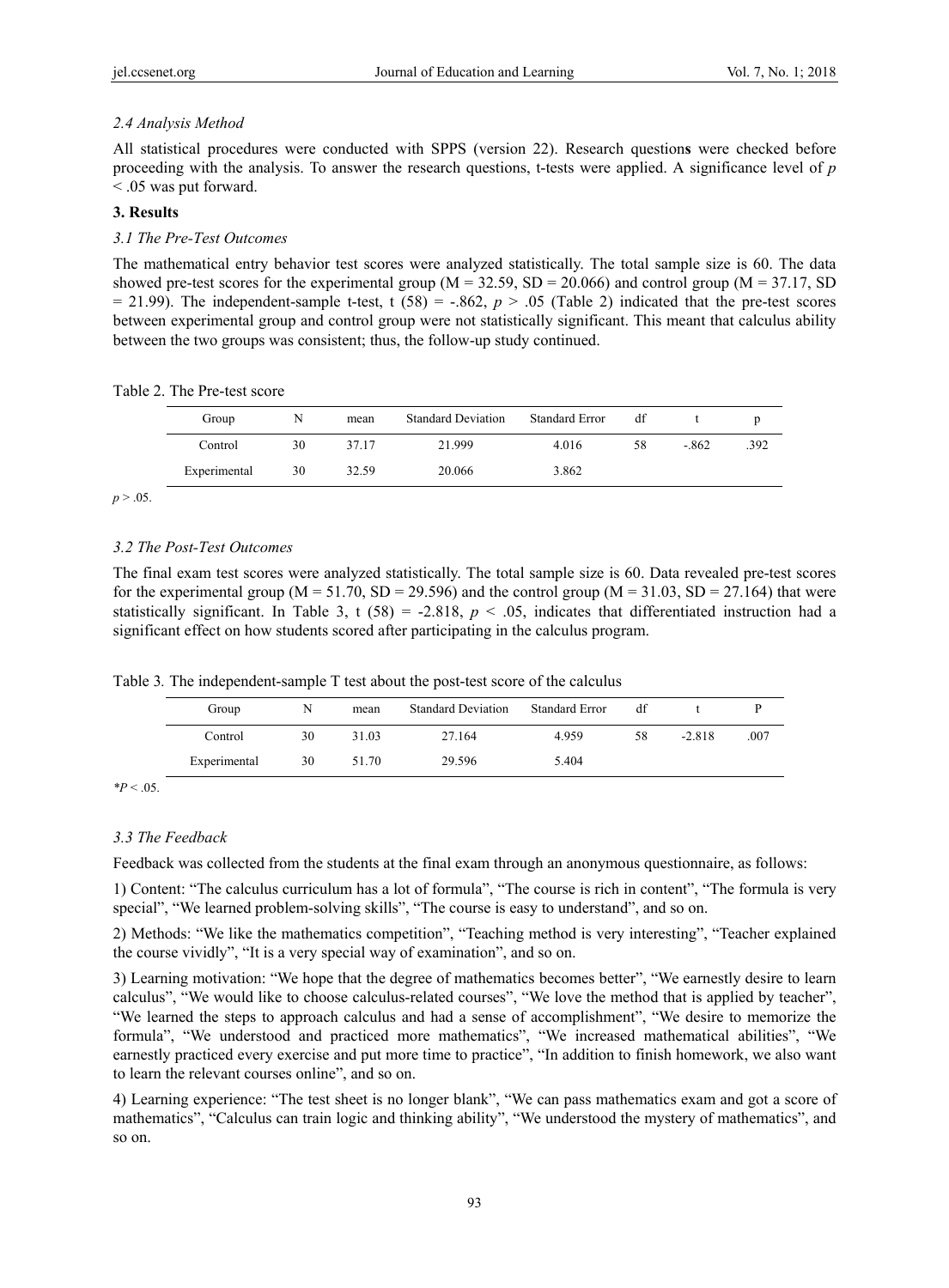#### **4. Discussion**

This study of differentiated instruction sought to understand whether differentiated instruction can enliven learning calculus. A quasi-experimental design tested for any difference between experimental group and control group. The experimental group had group competition and control group utilized the traditional teaching method. The results of the study clearly showed that the experimental group had a significant difference in their math test results compared with the control group. Differentiated instruction really improved the calculus learning results. In addition, feedback questionnaire data revealed that students loved the teaching content and differentiated teaching methods, the enhanced learning motivation, and student-shared learning experiences. Differentiated instruction improved mathematical achievement and learning motivation of college students, and improved teaching efficiency.

#### *4.1 Interest and Motivation*

Interest-based instruction is related to motivation and enhances the positive impacts on learning (Herbert, 1993; Tobias, 1994). Interest contributes to a learner's self-confidence and positive learning behavior, such as willingness to accept challenges and persist in it (Csikszentmihalyi et al., 1993; Fulk & Montgomery-Grymes, 1994; Vallerand, Gagne, Senecal, & Pelletier, 1994). And interest contributes to improve learning autonomy and generate higher levels of intrinsic motivation (Brunner, 1961).

Group competition in this study was helpful for improving students' motivation to learn. The process of group competition raises the interest of students participating in calculus. The grouping of the team can improve students' learning autonomy and thus enhance the intrinsic motivation. The student feedback questionnaire showed that differentiated teaching methods impressed the students quite well, and helped to enhance their will to learn.

# *4.2 The Role of Teacher*

The experimental group is taught in a heterogeneous grouping of varied math ability, where instructors can observe the interaction between members and understand the needs of students through formative and summative assessment (Levy, 2008). After class, the teacher can target the individual needs of students and/or learning styles, individualized mathematics educational program, after which the instructors can do follow-up researches. Tomlinson et al. (2003) referred to the "Zone of Proximal Development (ZPD)", proposed by Vygotsky (1978, 1986), which means that when a child cannot successfully grasp the main points of an activity (Wood, Bruner, & Ross, 1976), the teacher takes the role of social support. It is the teacher's job is to lead the child to the zone of proximal development, and within this range, learning through renewed study will take place magically.

## *4.3 Limitations of the Study*

This study gathered information from college students, so results of the study may not be generalized to other groups. Future studies can be applied to primary schools, secondary schools, high schools, or others. Differentiated instructional methods may be developed within different school levels, with a view to meet the needs of each child as the goal.

## **References**

Bearne, E. (Ed.). (1996). *Differentiation and diversity in the primary school*. London: Routledge.

Bruner, J. (1961). The act of discovery. *Harvard Education Review*, *31*, 21-32.

- Coubergs, C., Struyven, K., Vanthournout, G., & Engels, N. (2017). Measuring teachers' perceptions about differentiated instruction: The DI-Quest instrument and model. *Studies in Educational Evaluation*, *53*, 41-54. https://doi.org/10.1016/j.stueduc.2017.02.004
- Csikszentmihalyi, M., Rathunde, K., & Whalen, S. (1993). *Talented teenagers: The roots of success and failure*. New York: Cambridge University Press.
- Fulk, B., & Montgomery-Grymes, D. (1994). Strategies to improve student motivation. *Intervention in School and Clinic*, *30*, 28-33. https://doi.org/10.1177/105345129403000105
- Kroll, K. (2010). Contemplative practice in the classroom. *New Directions for Community Colleges*, *151*, 111-113. https://doi.org/10.1002/cc.420
- Levy, H. M. (2008). Meeting the needs of all students through differentiated instruction: Helping every child reach and exceed standards. *The Clearing House: A Journal of Educational Strategies*, *81*(4), 161-164. https://doi.org/10.3200/TCHS.81.4.161-164